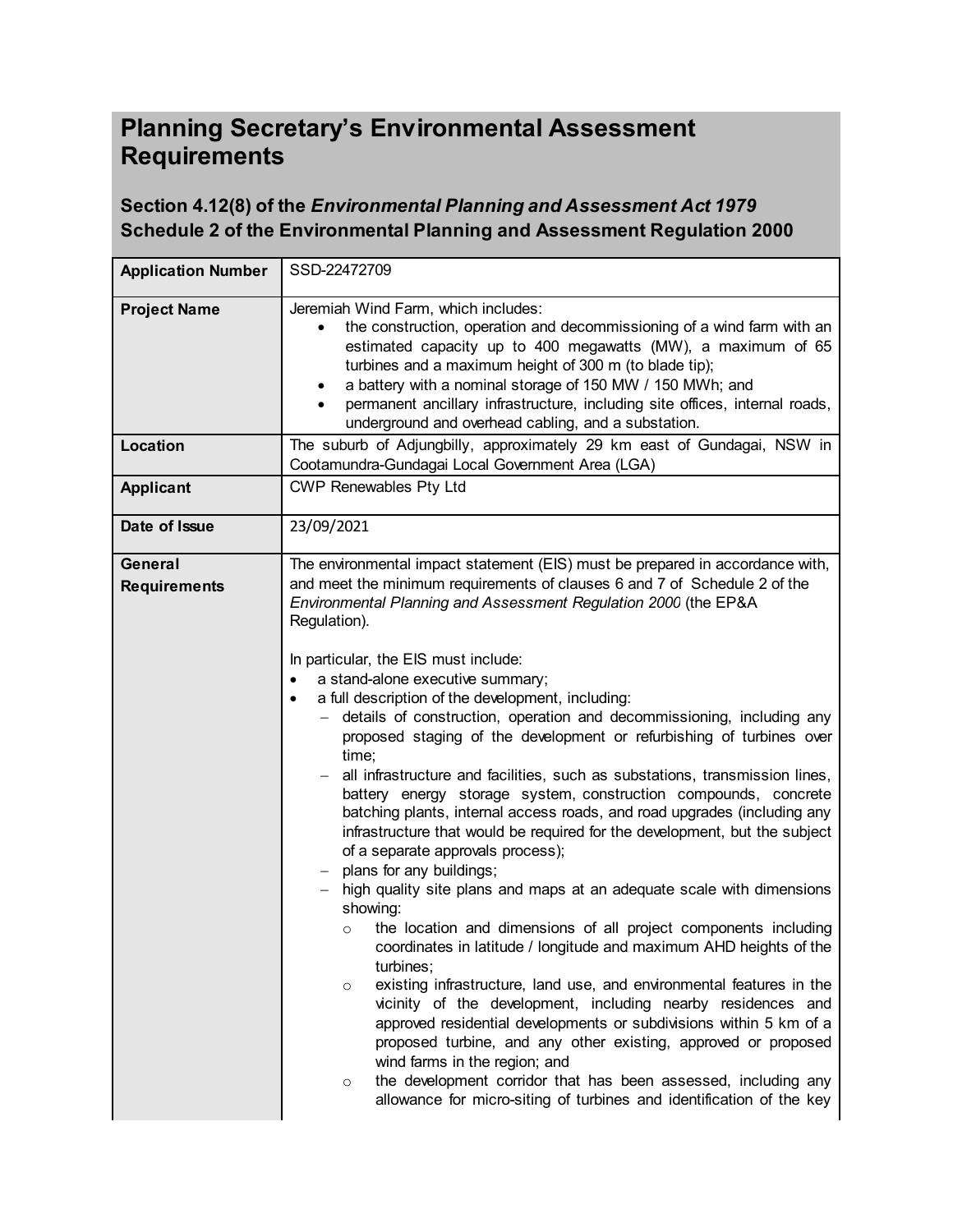environmental constraints that have been considered in the design of the development;

- consolidated list and GIS data of coordinates of wind turbines, project infrastructure and relevant receivers and distances to potentially impacted receivers; and
- $-$  details of the progressive rehabilitation of the site:
- a list of any approvals that must be obtained before the development may commence;
- the terms of any proposed voluntary planning agreement with the relevant local council;
- an assessment of the likely impacts of the development on the environment, focusing on the specific issues identified below, including:
	- $-$  a description of the existing environment likely to be affected by the development using sufficient baseline data;
	- an assessment of the likely impacts of all stages of the development (which is commensurate with the level of impact), including any cumulative impacts of the site and existing or proposed developments in the Riverina Murray region, in accordance with the *Cumulative Impact Assessment Guideline* (DPIE, July 2021) (application subject to transitional arrangements), taking into consideration any relevant legislation, environmental planning instruments, guidelines, policies, plans and industry codes of practice and including the *NSW Wind Energy Guidelines for State Significant Wind Energy Development* (2016);
	- a description of the measures that would be implemented to avoid, mitigate and/or offset the impacts of the development, including details of consultation with any affected non-associated landowners in relation to the development of mitigation measures, and any negotiated agreements with these landowners; and
	- a description of the measures that would be implemented to monitor and report on the environmental performance of the development,, including adaptive management strategies and contingency measures to address residual impact;
- a consolidated summary of all the proposed environmental management and monitoring measures, identifying all the commitments in the EIS; and
- a detailed evaluation of the merits of the project as a whole having regard to:
	- the requirements in Section 4.15 of the *Environmental Planning and Assessment Act 1979* (EP&A Act), and how the principles of ecologically sustainable development have been incorporated in the design, construction and ongoing operations of the development;
	- the environmental, economic and social costs and benefits of the development, having regard to the predicted electricity demand in NSW and the National Electricity Market, NSW's *Climate Change Policy Framework*, NSW's *Net Zero Plan Stage 1: 2020 - 2030* and the greenhouse gas savings of the development;
	- feasible alternatives to the development (and its key components), including the consequences of not carrying out the development; and
	- $-$  the suitability of the site with respect to potential land use conflicts with existing and future surrounding land uses, including rural villages, rural dwellings, subdivisions, land of high scenic value, conservation areas (including National Parks, State Parks and Reserves), strategic agricultural land, state forests, mineral and coal resources, triangulation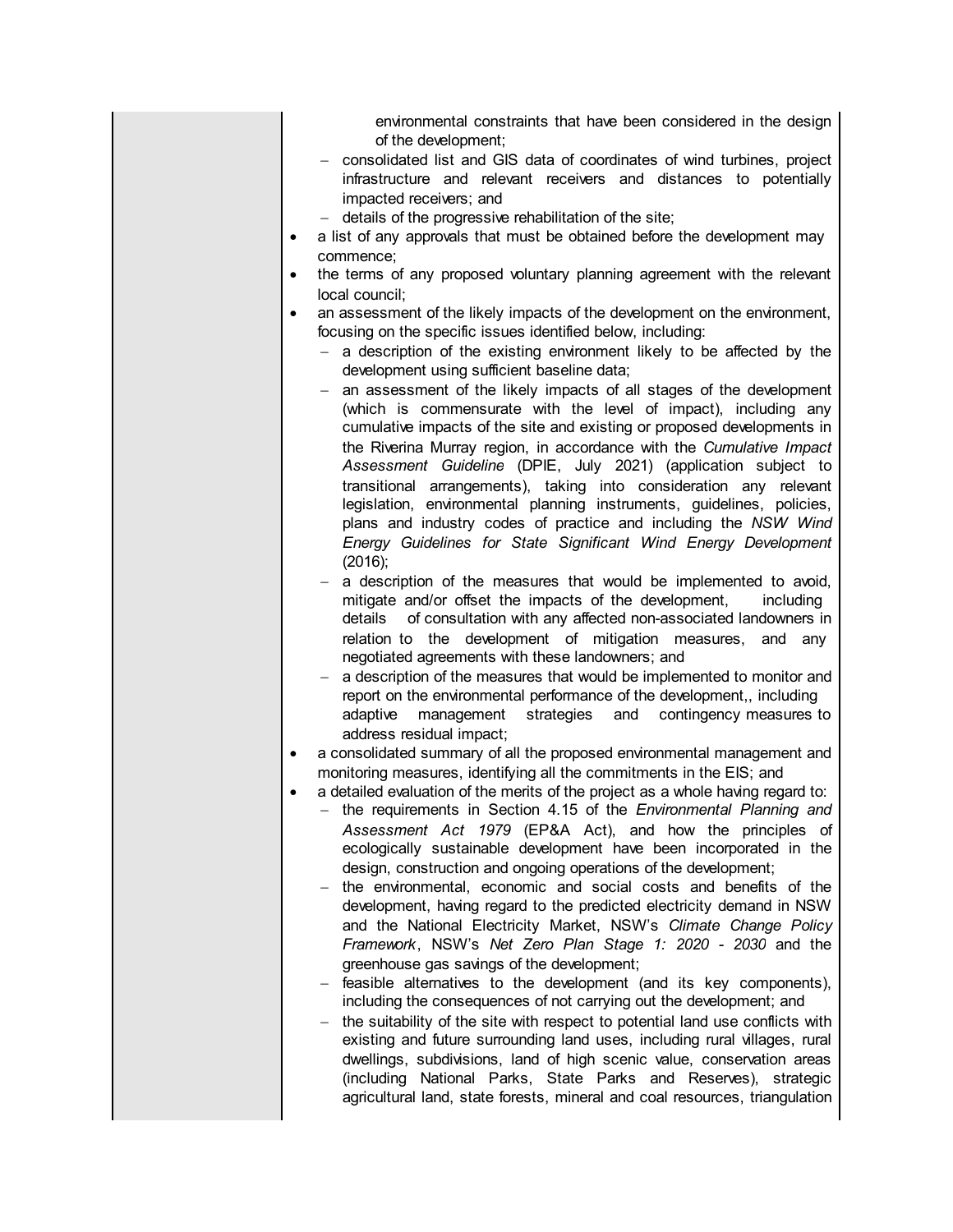|                   | stations, tourism facilities, existing or proposed wind farms, and the<br>capacity of the existing<br>electricity transmission network<br>to<br>accommodate the development;<br>a detailed consideration of the capability of the project to the security and<br>$\bullet$<br>reliability of the electricity system in the National Electricity Market, having<br>regard to local system conditions and the Department's guidance on the<br>matter; and<br>a signed statement from the author of the EIS, certifying that the<br>$\bullet$<br>information contained within the document is neither false nor misleading.<br>The development requires approval under the EPBC Act and is being assessed<br>under the Bilateral Agreement. The EIS should address the requirements of<br><b>Attachment A.</b>          |
|-------------------|----------------------------------------------------------------------------------------------------------------------------------------------------------------------------------------------------------------------------------------------------------------------------------------------------------------------------------------------------------------------------------------------------------------------------------------------------------------------------------------------------------------------------------------------------------------------------------------------------------------------------------------------------------------------------------------------------------------------------------------------------------------------------------------------------------------------|
|                   | The EIS must also be accompanied by a report from a suitably qualified person<br>providing:<br>a detailed calculation of the capital investment value (CIV) (as defined in<br>clause 3 of the Regulation) of the proposal, including details of all<br>assumptions and components from which the CIV calculation is derived;<br>an estimate of jobs that will be created during the construction and<br>$\bullet$<br>operational phases of the proposed infrastructure; and<br>certification that the information provided is accurate at the date of<br>$\bullet$<br>preparation.                                                                                                                                                                                                                                   |
|                   | The development application must be accompanied by the consent of the<br>owner/s of the land (as required in clause 49(1)(b) of the Regulation).                                                                                                                                                                                                                                                                                                                                                                                                                                                                                                                                                                                                                                                                     |
| <b>Key issues</b> | The EIS must address the following specific issues for the wind farm and<br>associated infrastructure:                                                                                                                                                                                                                                                                                                                                                                                                                                                                                                                                                                                                                                                                                                               |
|                   | Landscape and Visual - the EIS must include a detailed assessment of the<br>visual impacts of all components of the project (including turbines, transmission<br>lines, substations, battery energy storage system, and any other ancillary<br>infrastructure in accordance with the NSW Wind Energy: Visual Assessment<br>Bulletin (DPE, 2016), including detailed consideration of potential visual impacts<br>on local residences, scenic or significant vistas and road corridors in the public<br>domain.                                                                                                                                                                                                                                                                                                       |
|                   | Noise and Vibration - the EIS must:<br>assess wind turbine noise in accordance with the NSW Wind Energy: Noise<br>$\bullet$<br>Assessment Bulletin (EPA/DPE, 2016);<br>assess noise generated by ancillary infrastructure in accordance with the<br>$\bullet$<br>NSW Noise Policy for Industry (EPA, 2017);<br>assess construction noise impacts of the development in accordance with<br>$\bullet$<br>the Interim Construction Noise Guideline (DECC, 2009), and a draft noise<br>management plan if the assessment shows construction noise is likely to<br>exceed applicable criteria);<br>assess traffic noise under the NSW Road Noise Policy (DECCW, 2011);<br>٠<br>and<br>assess vibration under the Assessing Vibration: A Technical Guideline<br>٠<br>(DECC, 2006).<br>Biodiversity - the EIS must include: |
|                   |                                                                                                                                                                                                                                                                                                                                                                                                                                                                                                                                                                                                                                                                                                                                                                                                                      |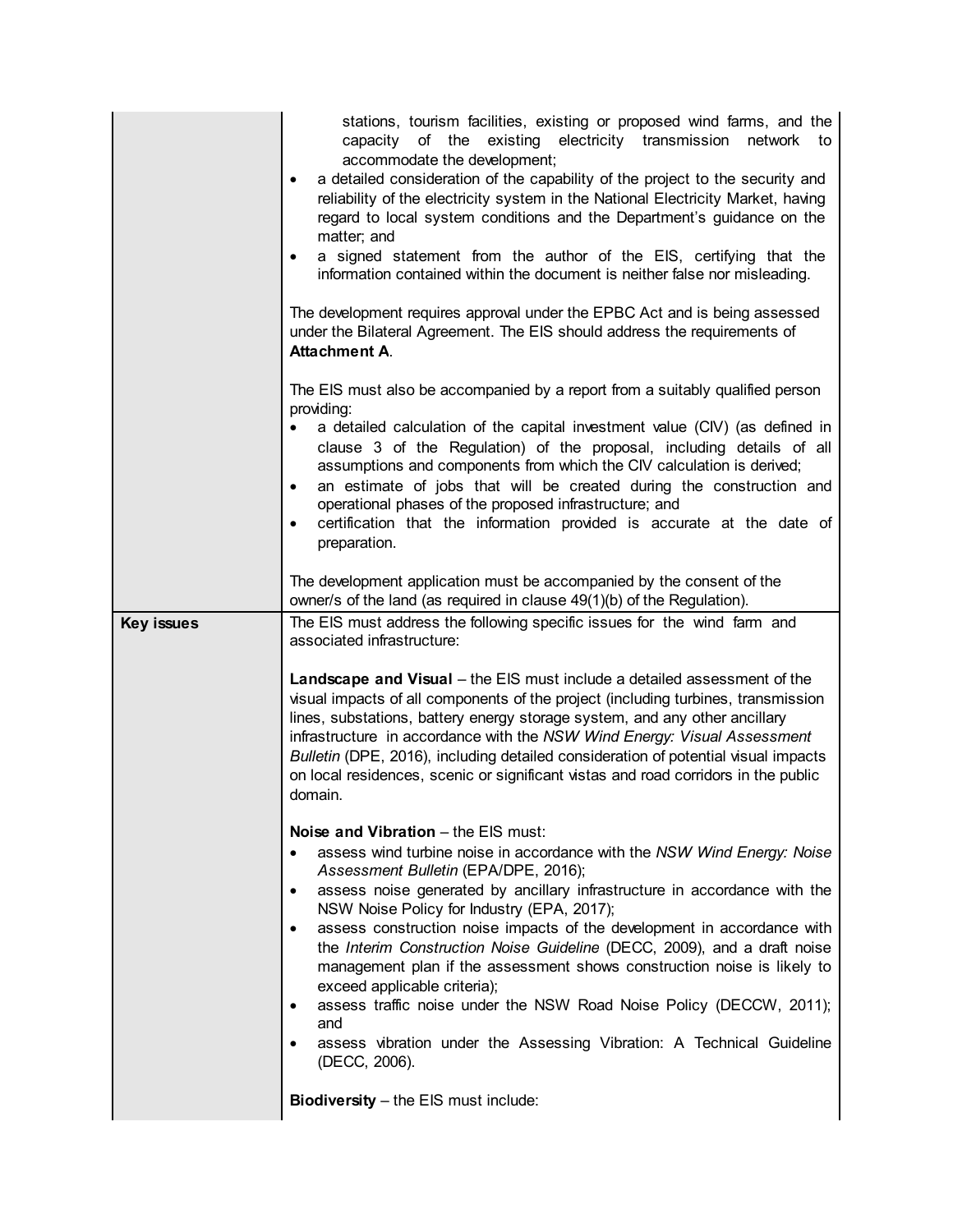- an assessment of the biodiversity values and the likely biodiversity impacts of the project in accordance with the *Biodiversity Conservation Act 2016*, the Biodiversity Assessment Method (BAM) and documented in a Biodiversity Development Assessment Report (BDAR), unless BCD and DPIE determine the proposed development is not likely to have any significant impacts on biodiversity values;
- details of the application of the avoid, minimise and offset framework, including assessing all direct, indirect and prescribed impacts in accordance with the BAM;
- an assessment of the likely impacts on listed aquatic threatened species, populations or ecological communities, scheduled under the *Fisheries Management Act 1994*, and a description of the measures to minimise and rehabilitate impacts;
- an assessment of the impact of the development on birds and bats, including blade strike, low air pressure zones at the blade tips (barotrauma), alteration to movement patterns, and cumulative impacts of other wind farms in the vicinity and
- if an offset is required, details of the measures proposed to address the offset obligation.

**Transport** – the EIS must:

- assess the construction, operational and decommissioning traffic impacts of the development on the local and State road network;
- provide details of the peak and average traffic volumes (including light, heavy and over-mass / over-dimensional vehicles) and transport and haulage routes during construction, operation and decommissioning, including traffic associated with sourcing raw materials (water, sand and gravel);
- assess the potential traffic impacts of the project on road network function including intersection performance, site access arrangements, site access and haulage routes, and road safety, including school bus routes and school zones;
- assess the capacity of the existing road network to accommodate the type and volume of traffic generated by the project (including over-mass / over-dimensional traffic haulage routes from port) during construction, operation and decommissioning;
- assess of the likely transport impacts to the site access and haulage routes, site access point, any rail safety issues, any Crown Land, particularly in relation to the capacity and conditions of the roads and use of rail level crossings (and rail safety assessment if required), and impacts to rail underbridges and overbridges; and
- provide details of measures to mitigate and / or manage potential impacts including a schedule of all required road upgrades (including resulting from over mass / over dimensional traffic haulage routes), road maintenance contributions, and any other traffic control measures, developed in consultation with the relevant road and / or rail authority.

**Hazards and Risks –** the EIS must include an assessment of the following:

- a Preliminary Hazard Analysis (PHA), prepared in accordance with *State Environmental Planning Policy No. 33 – Hazardous and Offensive Development* and the Department's *Hazardous Industry Planning Advisory Paper No. 6, 'Hazard Analysis'* and *Multi-level Risk Assessment*.
- *Aviation Safety*: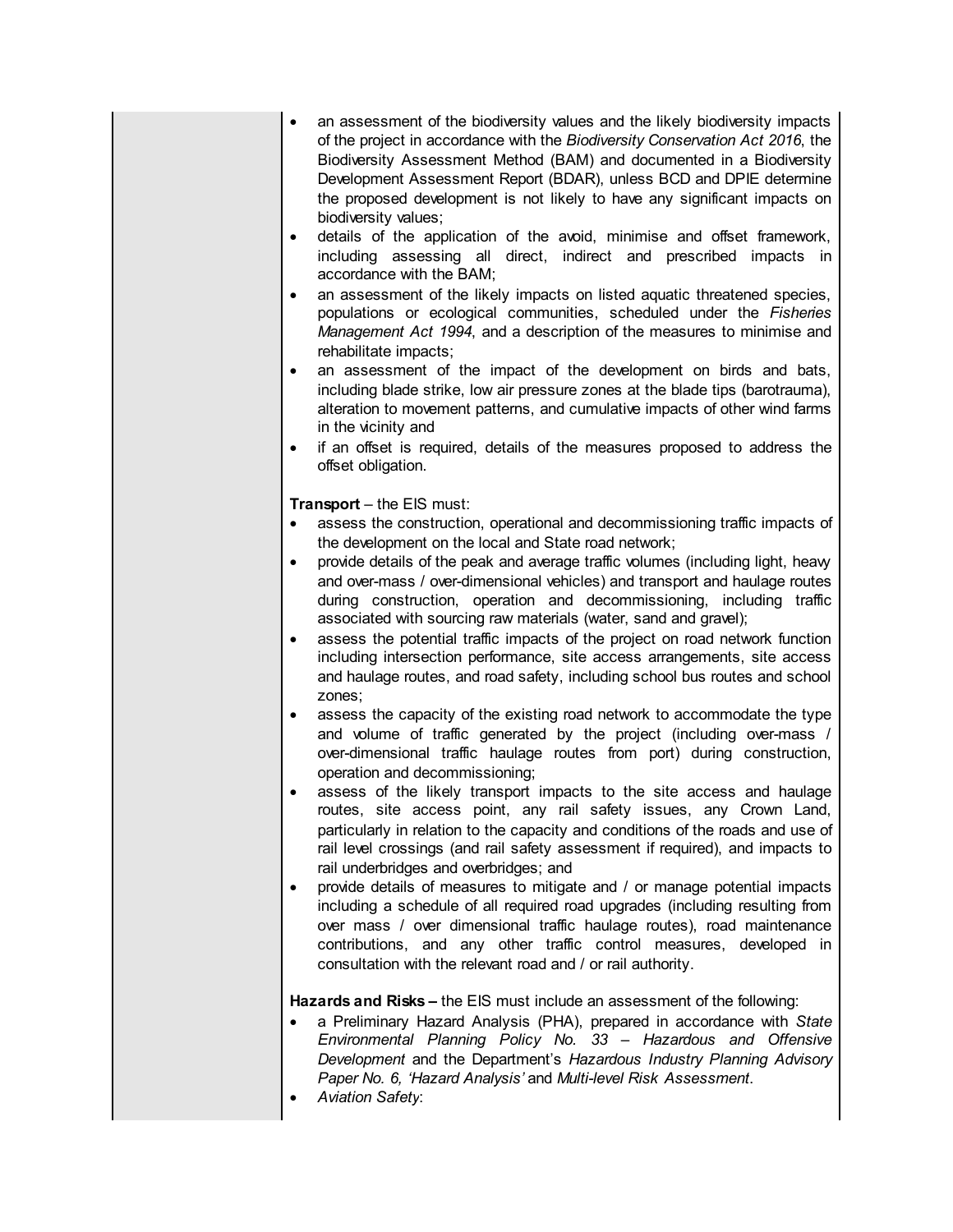- assess the impact of the development under the *National Airports Safeguarding Framework Guideline D: Managing Wind Turbine Risk to Aircraft*;
- provide associated height and co-ordinates for each turbine assessed;
- assess potential impacts on aviation safety, including cumulative effects of wind farms in the vicinity, potential wake / turbulence issues, the need for aviation hazard lighting considering defined air traffic routes, aircraft operating heights, approach / departure procedures, radar interference, communication systems, navigation aids;
- identify aerodromes within 30 km of the turbines and consider the impact to nearby aerodromes and aircraft landing areas;
- address impacts on obstacle limitation surfaces; and
- assess the impact of the turbines on the safe and efficient aerial application of agricultural fertilisers and pesticides in the vicinity of the turbines and transmission line;
- *Telecommunications* identify possible effects on telecommunications systems, assess impacts and mitigation measures including undertaking a detailed assessment to examine the potential impacts as well as analysis and agreement on the implementation of suitable options to avoid potential disruptions to radio communication services, which may include the installation and maintenance of alternative sites;
- *Health* consider and document any health issues having regard to the latest advice of the National Health and Medical Research Council, and identify potential hazards and risks associated with electric and magnetic fields (EMF) and demonstrate the application of the principles of prudent avoidance;
- *Bushfire* identify potential hazards and risks associated with bushfires / use of bushfire prone land, including the risks that a wind farm would cause bush fire and any potential impacts on the aerial fighting of bushfires and demonstrate compliance with *Planning for Bush Fire Protection 2019*; and
- *Blade Throw* assess blade throw risks.

**Heritage** – the EIS must:

- assess the impact to Aboriginal cultural heritage items (archaeological and cultural) in accordance with the Guide to Investigating, Assessing and Reporting on Aboriginal Cultural Heritage in NSW (OEH, 2011) and the Code of Practice for the Archaeological Investigation of Aboriginal Objects in NSW (DECCW, 2010);
- provide evidence of consultation with Aboriginal communities in determining and assessing impacts, developing options and selecting options and mitigation measures (including the final proposed measures), having regard to the Aboriginal Cultural Heritage Consultation Requirements for Proponents (DECCW, 2010); and
- assess the impact to historic heritage having regard to the NSW Heritage Manual.

#### **Water and Soils**– the EIS must:

 assess the likely impacts of the development (including flooding) on surface water and groundwater resources traversing the site and surrounding watercourses, drainage channels, wetlands, riparian land, farm dams, groundwater dependent ecosystems and acid sulfate soils, related infrastructure, adjacent licensed water users and basic landholder rights,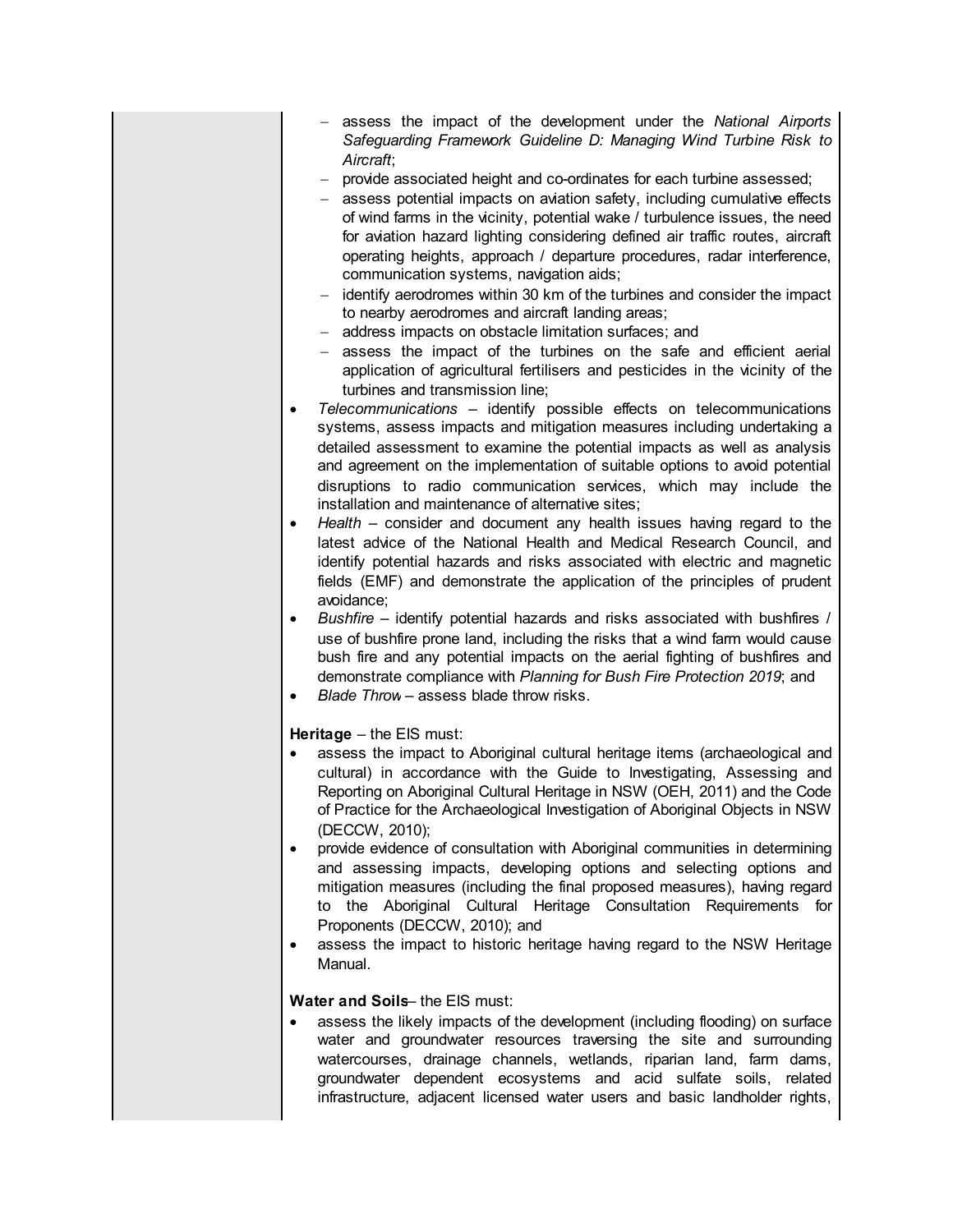|                                      | and measures proposed to monitor, reduce and mitigate these impacts;<br>detail water requirements and supply arrangements for construction and<br>$\bullet$<br>operation;<br>where the project involves works within 40 metres of the high bank of any<br>٠<br>river, lake or wetlands (collectively waterfront land), identify likely impacts to<br>the waterfront land, and how the activities are to be designed and<br>implemented in accordance with the DPI Guidelines for Controlled Activities<br>on Waterfront Land (2018) and (if necessary) Why Do Fish Need to Cross<br>the Road? Fish Passage Requirements for Waterway Crossings (DPI 2003);<br>and Policy & Guidelines for Fish Habitat Conservation & Management (DPI,<br>$2013$ ;<br>describe of the measures to minimise surface and groundwater impacts,<br>$\bullet$<br>including how works on steep gradient land or erodible soil types would be<br>managed and any contingency requirements to address residual impacts in<br>accordance with the Managing Urban Stormwater: Soils and Construction<br>series of guidelines;<br>assess risks of dust generation and propose mitigation measures designed<br>$\bullet$<br>in accordance with the Approved Methods and Guidelines for the Modelling<br>and Assessment of Air Pollutants in New South Wales (DECC, 2005); and<br>assess the potential for encountering naturally occurring asbestos and the<br>$\bullet$<br>impacts resulting from the disturbance of any naturally occurring asbestos<br>within soils during construction and operation.<br><b>Waste</b> – the EIS must identify, quantify and classify the likely waste streams to<br>be generated during construction and operation, and describe the measures to<br>be implemented to manage, reuse, recycle and safely dispose of this waste. |
|--------------------------------------|----------------------------------------------------------------------------------------------------------------------------------------------------------------------------------------------------------------------------------------------------------------------------------------------------------------------------------------------------------------------------------------------------------------------------------------------------------------------------------------------------------------------------------------------------------------------------------------------------------------------------------------------------------------------------------------------------------------------------------------------------------------------------------------------------------------------------------------------------------------------------------------------------------------------------------------------------------------------------------------------------------------------------------------------------------------------------------------------------------------------------------------------------------------------------------------------------------------------------------------------------------------------------------------------------------------------------------------------------------------------------------------------------------------------------------------------------------------------------------------------------------------------------------------------------------------------------------------------------------------------------------------------------------------------------------------------------------------------------------------------------------------------------------------------------------------------------------------|
|                                      | <b>Social &amp; Economic</b> – the EIS must include an assessment of the social and<br>economic impacts in accordance with Social Impact Assessment Guideline<br>(DPIE, July 2021) (application subject to transitional arrangements) and benefits<br>of the project for the region and the State as a whole, including consideration of<br>any increase in demand for community infrastructure services, assessment of<br>impact on agricultural resources and agricultural production on the site and<br>region, and details of how the construction workforce will be managed to<br>minimise local impacts.                                                                                                                                                                                                                                                                                                                                                                                                                                                                                                                                                                                                                                                                                                                                                                                                                                                                                                                                                                                                                                                                                                                                                                                                                         |
| <b>Plans and</b><br><b>Documents</b> | The EIS must include all relevant plans, diagrams and relevant documentation<br>required under Schedule 1 of the Regulation. Provide these as part of the EIS<br>rather than as separate documents.<br>In addition, the EIS must include high quality files of maps and figures of the<br>subject site, proposal, and proposed road upgrades.                                                                                                                                                                                                                                                                                                                                                                                                                                                                                                                                                                                                                                                                                                                                                                                                                                                                                                                                                                                                                                                                                                                                                                                                                                                                                                                                                                                                                                                                                          |
| Consultation                         | During the preparation of the EIS, you must:<br>consult with relevant local, State or Commonwealth Government authorities,<br>$\bullet$<br>infrastructure and service providers, community groups, affected landowners,<br>exploration licence holders, quarry operators and mineral title holders;<br>establish a Community Consultative Committee for the project in<br>$\bullet$<br>accordance with the Community Consultative Committee Guidelines for<br>State Significant Projects, and consult with the committee during the<br>preparation of the EIS, and<br>carry out detailed consultation with the following:<br>$\bullet$<br>- Cootamundra-Gundagai Regional Council<br>- NSW Aboriginal Land Council<br>- DPIE's Biodiversity, Conservation and Science Directorate                                                                                                                                                                                                                                                                                                                                                                                                                                                                                                                                                                                                                                                                                                                                                                                                                                                                                                                                                                                                                                                      |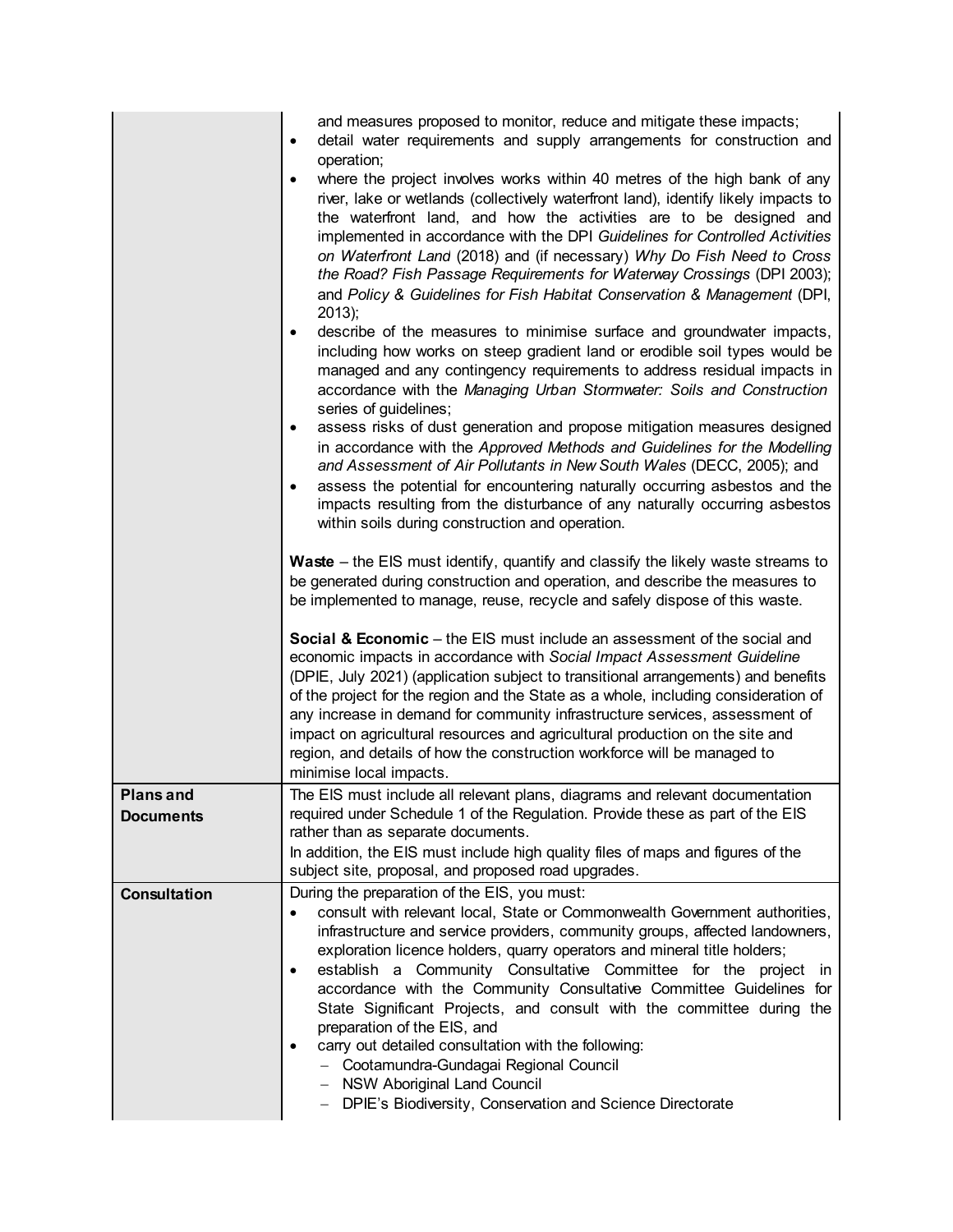|                                              | - Heritage NSW<br>- DPIE's Water Group<br>- WaterNSW<br><b>Environment Protection Authority</b><br>$-$<br>Crown Lands<br>- Regional NSW - Mining, Exploration & Geoscience (MEG)<br>- Department of Primary Industries - Agriculture and Fisheries divisions<br><b>Transport for New South Wales</b><br>- TransGrid<br>- Department of Finance, Services and Innovation - Telco Authority<br>$-$ Fire & Rescue NSW<br>- NSW Rural Fire Service<br>- Civil Aviation Safety Authority<br>- Airservices Australia.<br>The EIS must describe the consultation process and the issues raised, and<br>identify where the design of the development has been amended in response to<br>these issues. Where amendments have not been made to address an issue, a |
|----------------------------------------------|----------------------------------------------------------------------------------------------------------------------------------------------------------------------------------------------------------------------------------------------------------------------------------------------------------------------------------------------------------------------------------------------------------------------------------------------------------------------------------------------------------------------------------------------------------------------------------------------------------------------------------------------------------------------------------------------------------------------------------------------------------|
| <b>Expiry Date</b>                           | short explanation should be provided.<br>If you do not lodge a Development Application and EIS for the development<br>within 2 years of the issue date of these SEARs, your SEARs will expire. If an<br>extension to these SEARs will be required, please consult with the Planning<br>Secretary 3 months prior to the expiry date.                                                                                                                                                                                                                                                                                                                                                                                                                      |
| <b>Legislation, Policies</b><br>& Guidelines | The assessment of the key issues listed above must take into account relevant<br>guidelines, policies, and plans as identified.<br>A list of some of the legislation, policies and guidelines that may be<br>relevant to the assessment of the project can be found at:<br>https://www.planning.nsw.gov.au/Policy-and-Legislation/Planning-reforms/Ra<br>$\bullet$<br>pid-Assessment-Framework/Improving-assessment-guidance<br>https://www.planningportal.nsw.gov.au/major-projects/assessments/policies-<br>$\bullet$<br>and-guidelines and<br>http://www.environment.gov.au/epbc/publications#assessments<br>$\bullet$                                                                                                                                |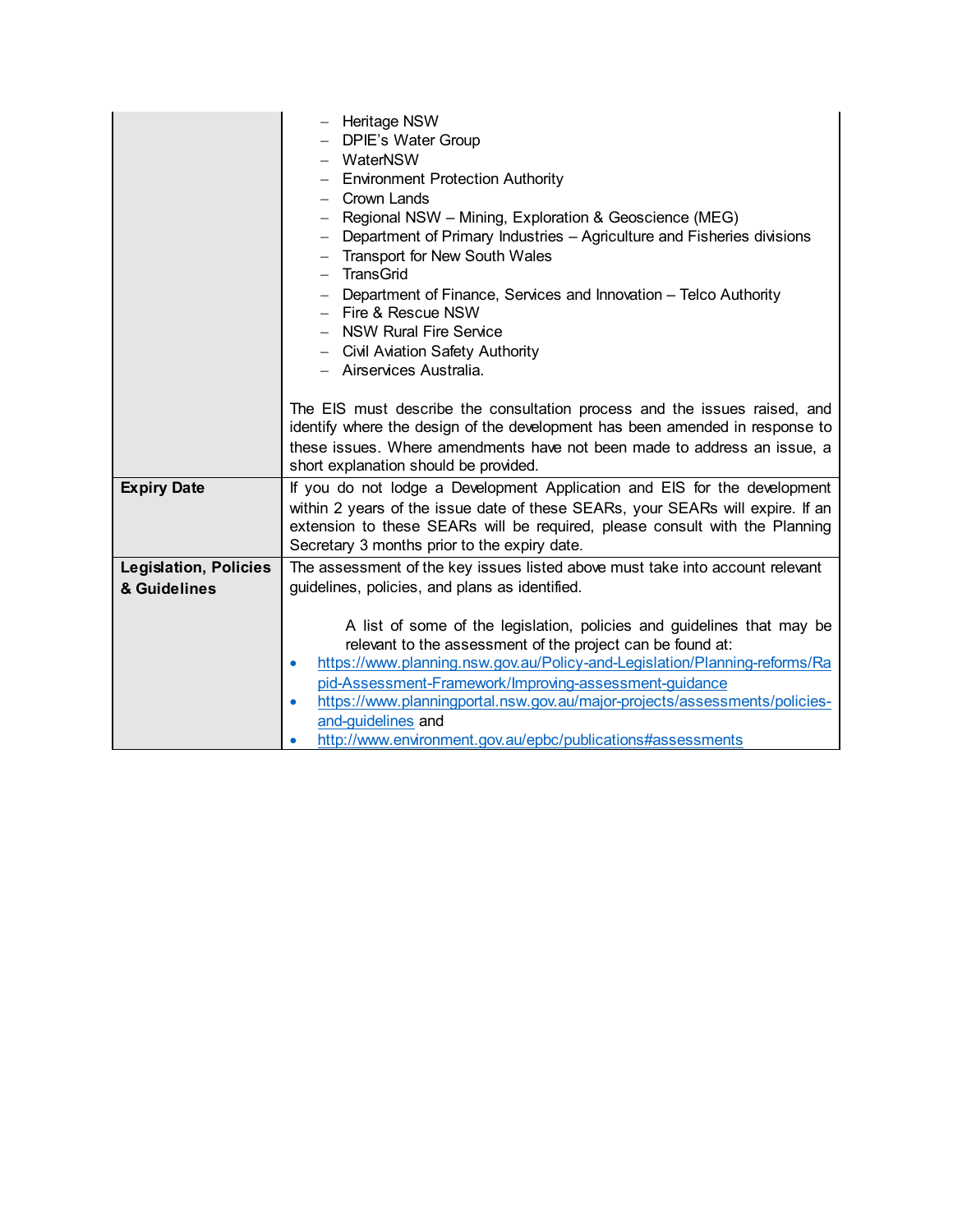## **Attachment A**

## **Guidelines for preparing assessment documentation relevant to the Environment Protection and Biodiversity Conservation Act 1999 (EPBC Act) for proposals being assessed under the NSW Assessment Bilateral.**

## **Jeremiah Wind Farm (EPBC 2021/8978)**

## *Introduction*

- 1. On 17 August 2021, a delegate of the Federal Minister for the Department of Agriculture, Water and the Environment (formerly Department of Environment and Energy) determined that Jeremiah Wind Farm was a controlled action under section 75 of the Environment Protection and Biodiversity Conservation Act 1999 (EPBC Act). The EPBC Act controlling provisions for the proposed actions are:
	- i. listed threatened species and communities (section 18 and 18A); and
	- ii. listed migratory species (sections 20 and 20A).
- 2. The proposed action will be assessed in accordance with the bilateral assessment agreement Amending Agreement No. 1, and as such, is required to be assessed in the manner specified in Schedule 1 to that Agreement, including, addressing the matters outlined in Schedule 4 of the *Environment Protection and Biodiversity Conservation Regulations 2000* (EPBC Regulations).
- 3. The proponent must undertake an assessment of all protected matters that may be impacted by the development under the controlling provision identified in paragraph 1. The Commonwealth Department of Agriculture, Water and the Environment considers that the proposed action is likely to have a significant impact on threatened species and communities and migratory species listed in **Appendix A**.
- 4. The proponent must consider each of the protected matters under the triggered controlling provisions that may be impacted by the action. Note that this may not be a complete list and it is the responsibility of the proponent to undertake an analysis of the relevant impacts and ensure all protected matters that are likely to be impacted are assessed for the Commonwealth Minister's consideration.

## **General Requirements**

## *Relevant Regulations*

5. The Environmental Impact Statement (EIS) must address all matters outlined in Schedule 4 of the *Environment Protection and Biodiversity Conservation Regulations 2000 (*Cth) and all matters outlined below in relation to the controlling provisions.

## *Project Description*

- 6. The title of the action, background to the action of the action and current status.
- 7. The precise location and description of all works to be undertaken (including associated offsite works and infrastructure), structures to be built or elements of the action that may have impacts on **MNES**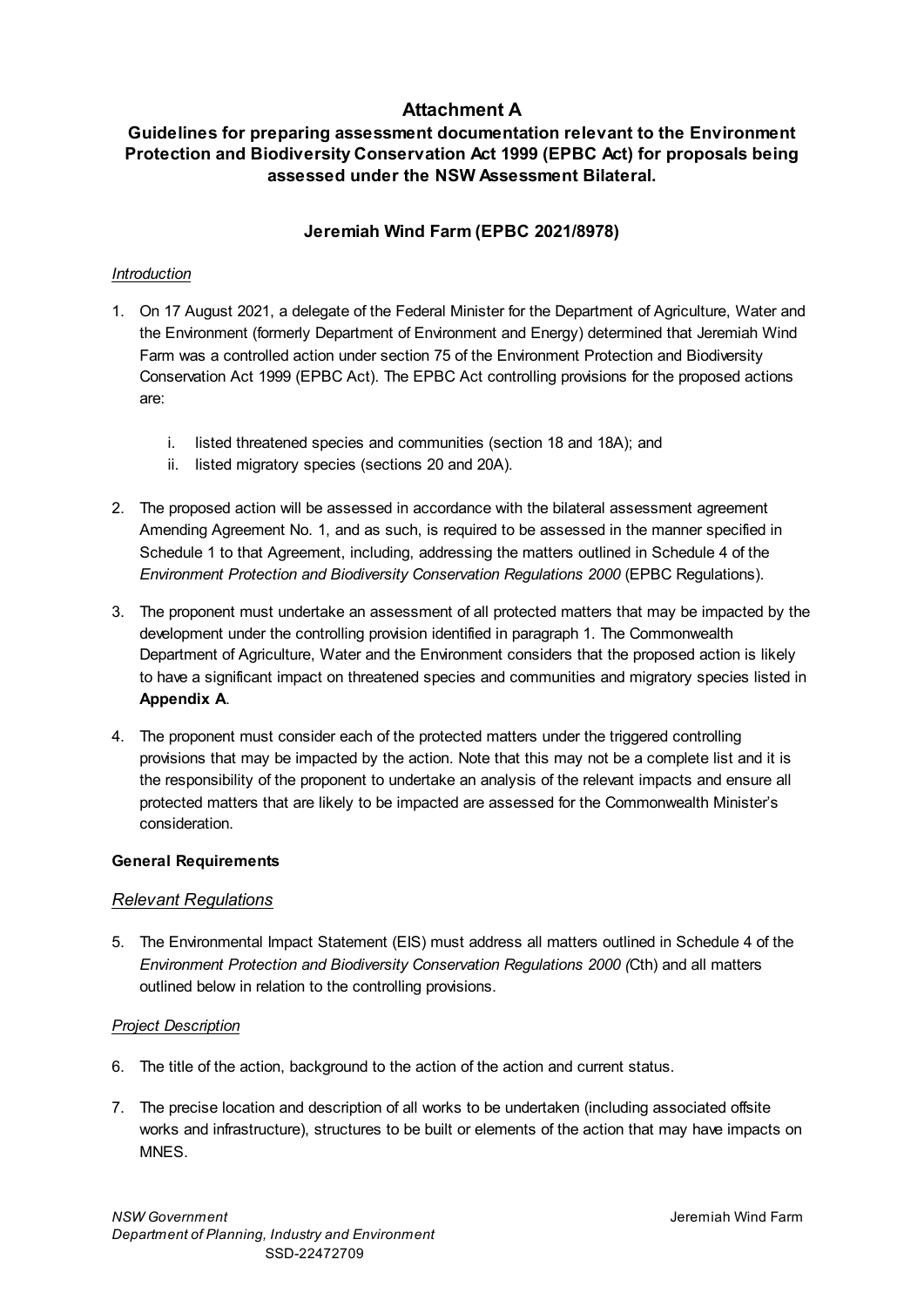- 8. How the action relates to any other actions that have been, or are being taken in the region affected by the action.
- 9. How the works are to be undertaken and design parameters for those aspects of the structures or elements of the action that may have relevant impacts on MNES.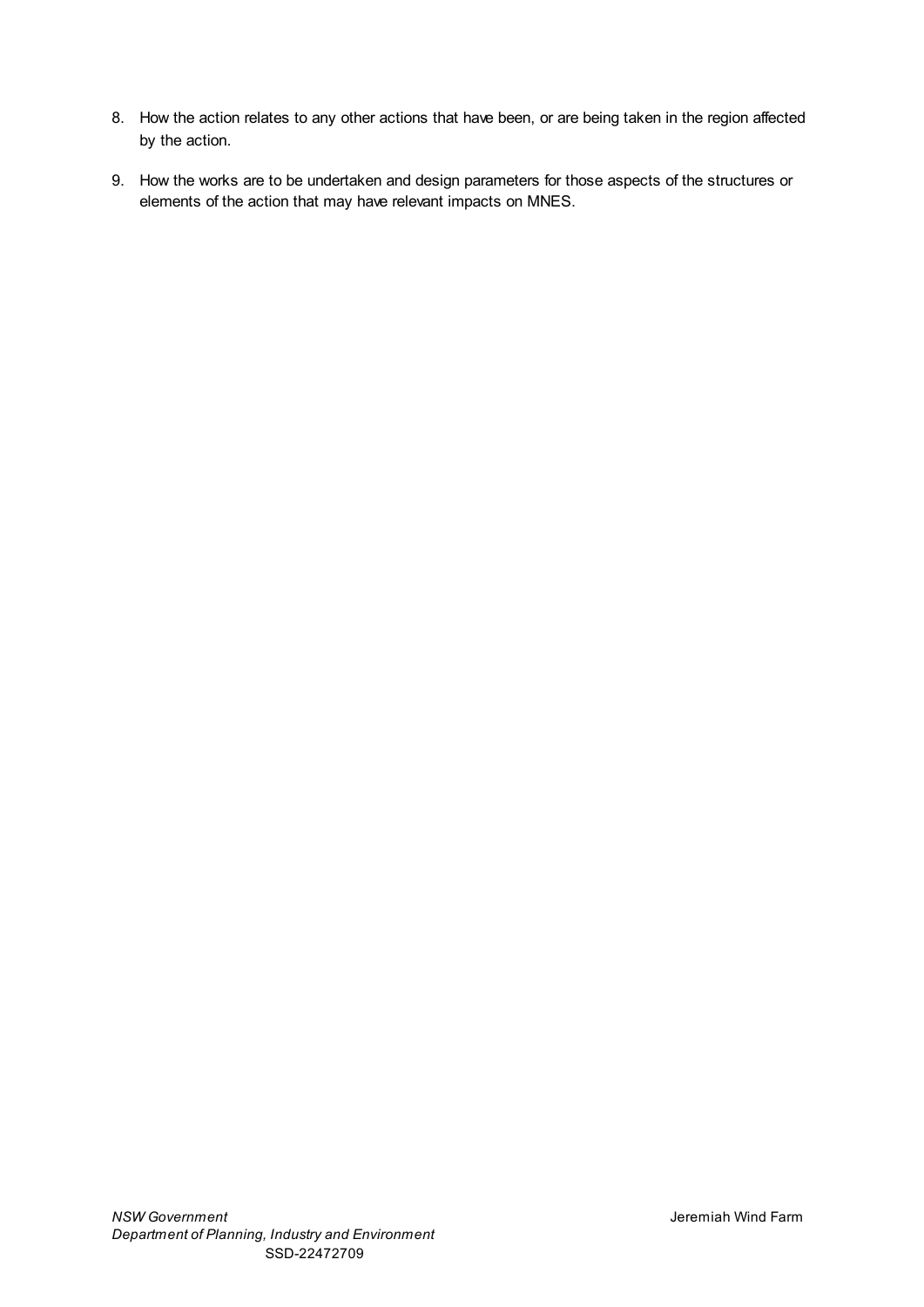#### *Impacts*

- 10. The EIS must include an assessment of the relevant impacts of the action on the matters protected by the controlling provisions, including:
	- i. a description and detailed assessment of the nature and extent of the likely direct, indirect and consequential impacts, including short term and long term relevant impacts;
	- ii. a statement whether any relevant impacts are likely to be unknown, unpredictable or irreversible;
	- iii. analysis of the significance of the relevant impacts; and
	- iv. any technical data and other information used or needed to make a detailed assessment of the relevant impacts.

#### *Avoidance, mitigation and offsetting*

- 11. For each of the relevant matters protected that are likely to be significantly impacted by the action, the EIS must provide information on proposed avoidance and mitigation measures to manage the relevant impacts of the action including:
	- i. a description, and an assessment of the expected or predicted effectiveness of the mitigation measures,
	- ii. any statutory policy basis for the mitigation measures;
	- iii. the cost of the mitigation measures;
	- iv. an outline of an environmental management plan that sets out the framework for continuing management, mitigation and monitoring programs for the relevant impacts of the action, including any provisions for independent environmental auditing;
	- v. the name of the agency responsible for endorsing or approving each mitigation measure or monitoring program.
- 12. Where a significant residual adverse impact to a relevant protected matter is considered likely, the EIS must provide information on the proposed offset strategy, including discussion of the conservation benefit associated with the proposed offset strategy.
- 13. For each of the relevant matters likely to be impacted by the action the EIS must provide reference to, and consideration of, relevant Commonwealth guidelines and policy statements including any:
	- i. conservation advice or recovery plan for the species or community;
	- ii. relevant threat abatement plan for the species or community;
	- iii. wildlife conservation plan for the species; and
	- iv. any strategic assessment.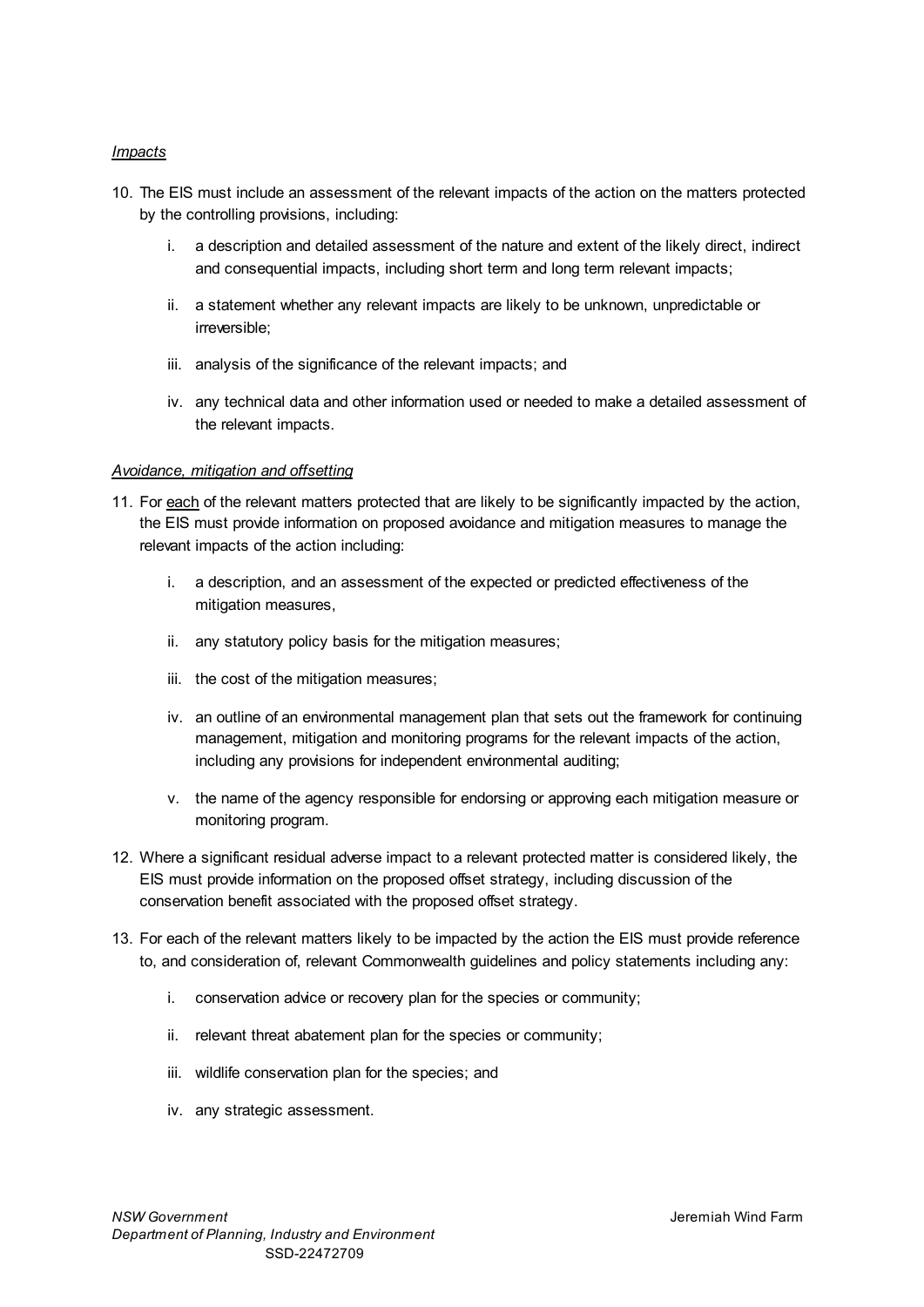**Note**: the relevant guidelines and policy statements for each species and community are available from the Department of the Environment Species Profiles and Threats Database. [http://www.environment.gov.au/cgi-bin/sprat/public/sprat.pl\]](http://www.environment.gov.au/cgi-bin/sprat/public/sprat.pl)

14. In addition to the general requirements described above, specific information is required with respect to each of the determined controlling provisions. These requirements are outlined in paragraphs 15-17.

#### **Key Issues**

#### **Biodiversity (threatened species and communities and migratory species)**

#### *Assessment Requirements*

- 15. The EIS must identify each EPBC Act listed threatened species and community and migratory species likely to be impacted by the action. For any species and communities that are likely to be impacted, the proponent must provide a description of the nature, quantum and consequences of the impacts. For species and communities potentially located in the project area or in the vicinity that are not likely to be impacted, provide evidence why they are not likely to be impacted.
- 16. For each of the EPBC Act listed threatened species and communities and migratory species likely to be impacted by the action the EIS must provide a separate:
	- a. description of the habitat (including identification and mapping of suitable breeding habitat, suitable foraging habitat, important populations and habitat critical for survival), with consideration of, and reference to, any relevant Commonwealth guidelines and policy statements including listing advice, conservation advice and recovery plans;
	- b. details of the scope, timing and methodology for studies or surveys used and how they are consistent with (or justification for divergence from) published Australian Government guidelines and policy statements;
	- c. description of the relevant impacts of the action having regard to the full national extent of the species or community's range; and
	- d. description of the specific proposed avoidance and mitigation measures to deal with relevant impacts of the action;
	- e. identification of significant residual adverse impacts likely to occur after the proposed activities to avoid and mitigate all impacts are taken into account;
	- f. a description of any offsets proposed to address residual adverse significant impacts and how these offsets will be established.
	- g. details of how the current published NSW Biodiversity Assessment Method (BAM) has been applied in accordance with the objects of the EPBC Act to offset significant residual adverse impacts; and
	- h. details of the offset package to compensate for significant residual impacts including details of the credit profiles required to offset the action in accordance with the BAM and/or mapping and descriptions of the extent and condition of the relevant habitat and/or threatened communities occurring on proposed offset sites;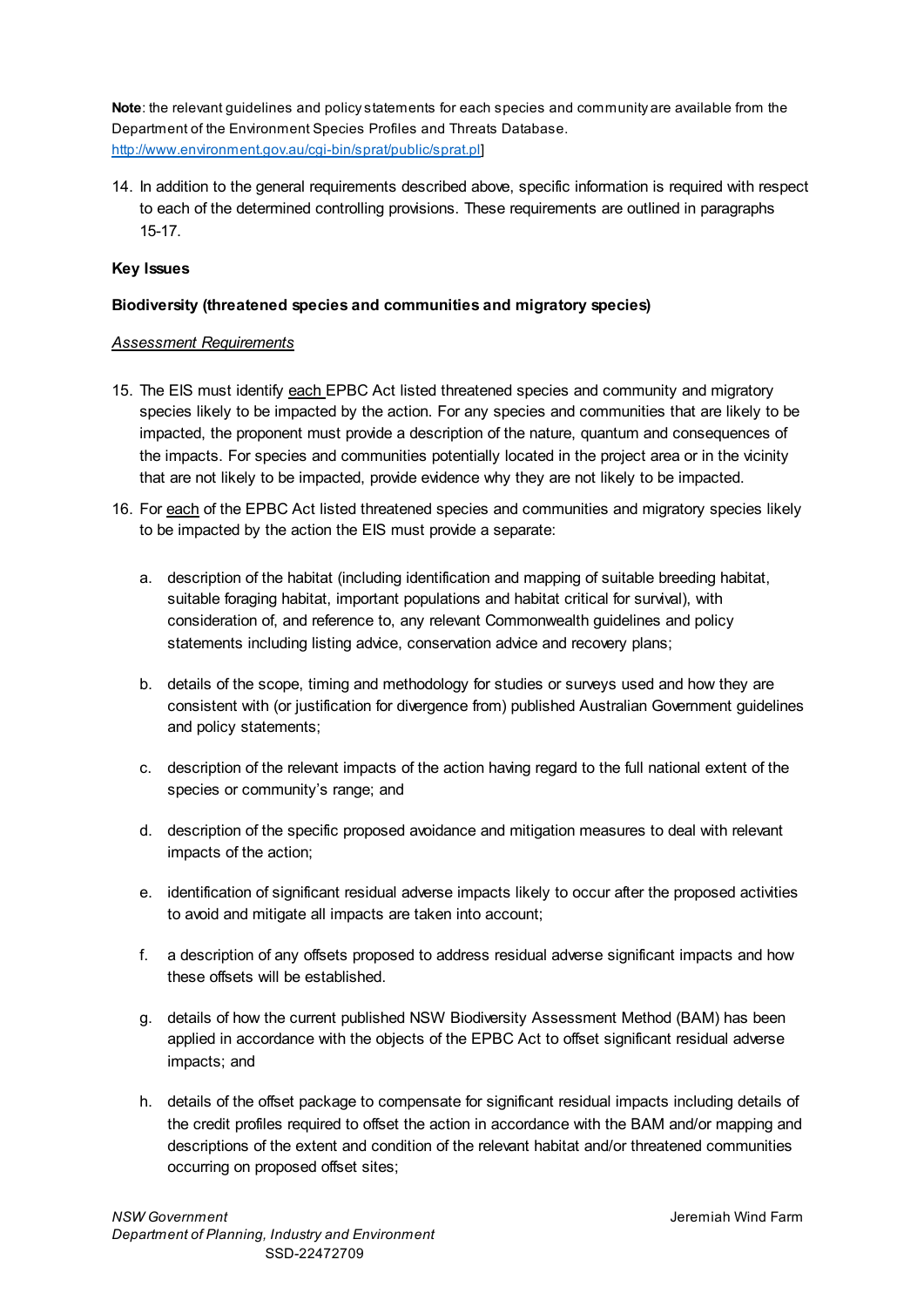**Note**: For the purposes of approval under the EPBC Act, it is a requirement that offsets directly contribute to the ongoing viability of the specific protected matter impacted by a proposed action and deliver an overall conservation outcome that improves or maintains the viability of the MNES i.e. 'like for like'. In applying the BAM, residual impacts on EPBC Act listed threatened ecological communities must be offset with Plant Community Type(s) (PCT) that are ascribed to the specific EPBC listed ecological community. PCTs from a different vegetation class will not generally be acceptable as offsets for EPBC listed communities.

17. Any significant residual impacts not addressed by the BAM may need to be addressed in accordance with the EPBC Act 1999 Environmental Offset Policy. [http://www.environment.gov.au/epbc/publications/epbc-act-environmental-offsets-policy.](http://www.environment.gov.au/epbc/publications/epbc-act-environmental-offsets-policy)

#### **Other approvals and conditions**

18. Information in relation to any other approvals or conditions required must include the information prescribed in Schedule 4 Clause 5 (a) (b) (c) and (d) of the EPBC Regulations 2000.

#### **Environmental Record of person proposing to take the action**

19. Information in relation to the environmental record of a person proposing to take the action must include details as prescribed in Schedule 4 Clause 6 of the EPBC Regulations 2000.

#### **Information Sources**

20. For information given in an EIS, the EIS must state the source of the information, how recent the information is, how the reliability of the information was tested; and what uncertainties (if any) are in the information.

## **REFERENCES**

- Environment Protection and Biodiversity Conservation Act 1999 section 51-55, section 96A(3)(a)(b), 101A(3)(a)(b), section 136, section 527E
- *Environment Protection and Biodiversity Conservation Regulations 2000 Schedule 4*
- Amending Agreement No. 1 (2020) Item 18.1, Item 18.5, Schedule 1
- *Matters of National Environmental Significance Significant impact guidelines 1.1* (2013) EPBC Act
- *Environment Protect and Biodiversity Conservation Act 1999* Environmental Offsets Policy October 2012